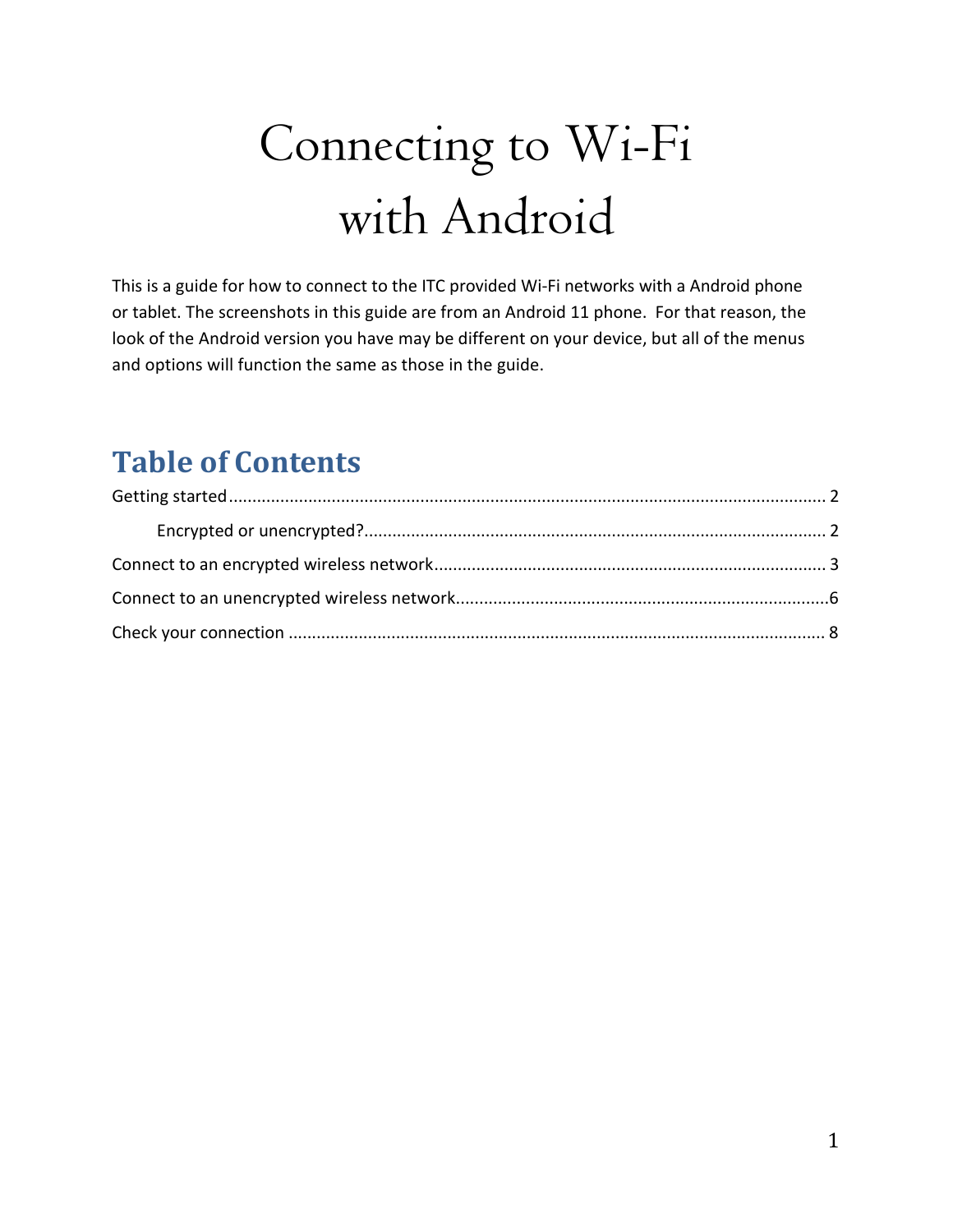#### **Getting started**

If you are not currently connected to Wi-Fi, your Wi-Fi symbol (grey pie piece near the clock) will have a ? superimposed.



If you do a pull down on the bar, you'll get a wireless icon to long press on to get to the list of available wireless networks.



#### **Encrypted or unencrypted?**

The main differences between the wireless networks are the encryption level and how often you need to re-authenticate (login).

The unencrypted wireless can be better when you need to login to the internet at one location for a short time and don't plan on moving around campus. The unencrypted wireless can also be useful when you are having issues connecting to the encrypted wireless. The encrypted wireless is better if you are planning to roam around campus for a while or use the wireless for more than a day or two.

That said, ITC recommends the use of encrypted wireless internet for an additional layer of internet security whenever possible. However, even while using the encrypted network you should be careful about submitting any personal information online.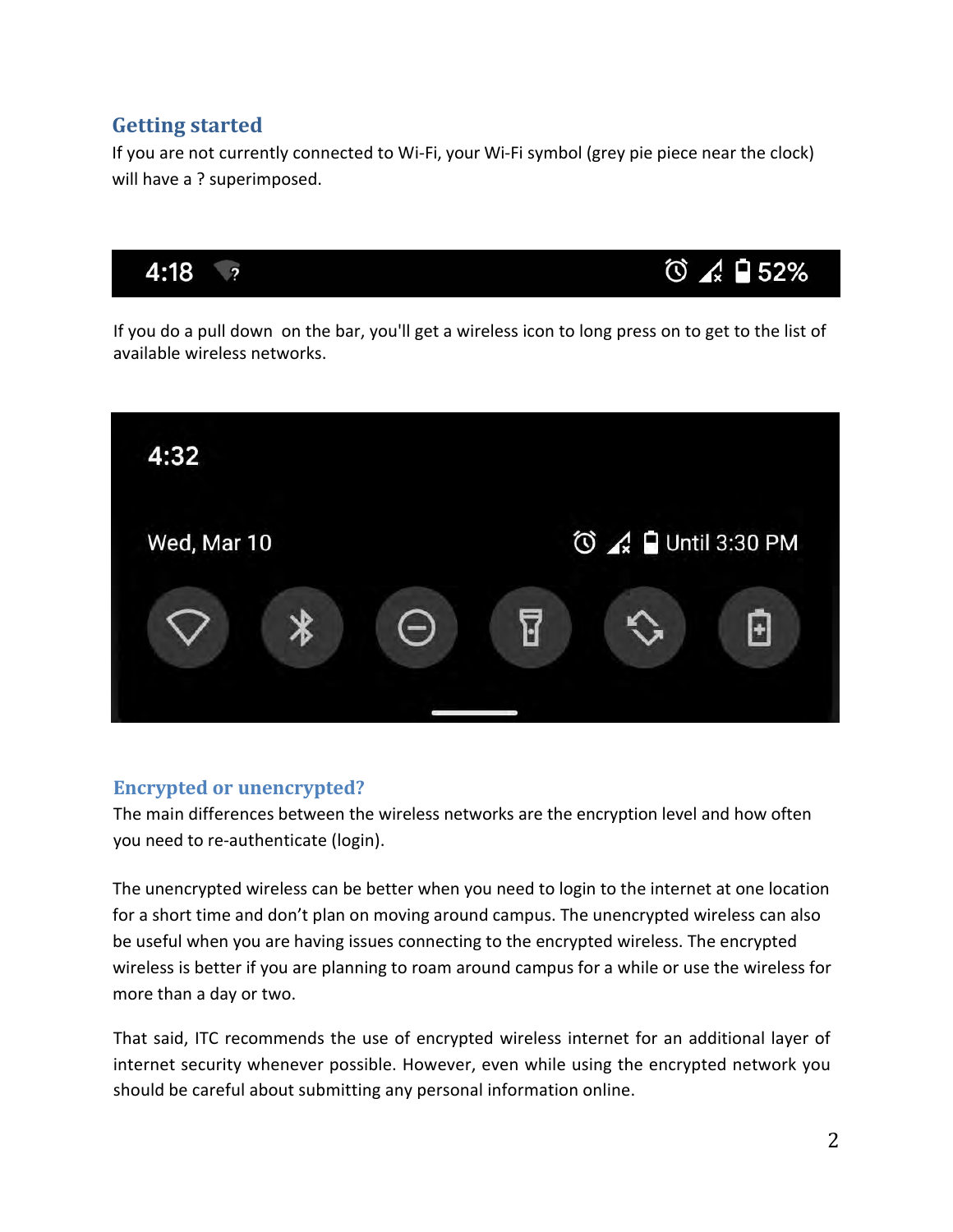#### **Connect to an encrypted wireless network**

Choose one of the encrypted Wi-Fi networks NMT-Encrypted, NMT-ENCRYPTED-WPA-WPA2, or NMT-ENCRYPTED-MACOS-TKIP and click on it. For the purposes of this guide, we will be using *NMT-Encrypted.* Please make sure that the Use Wi-Fi is set to on.

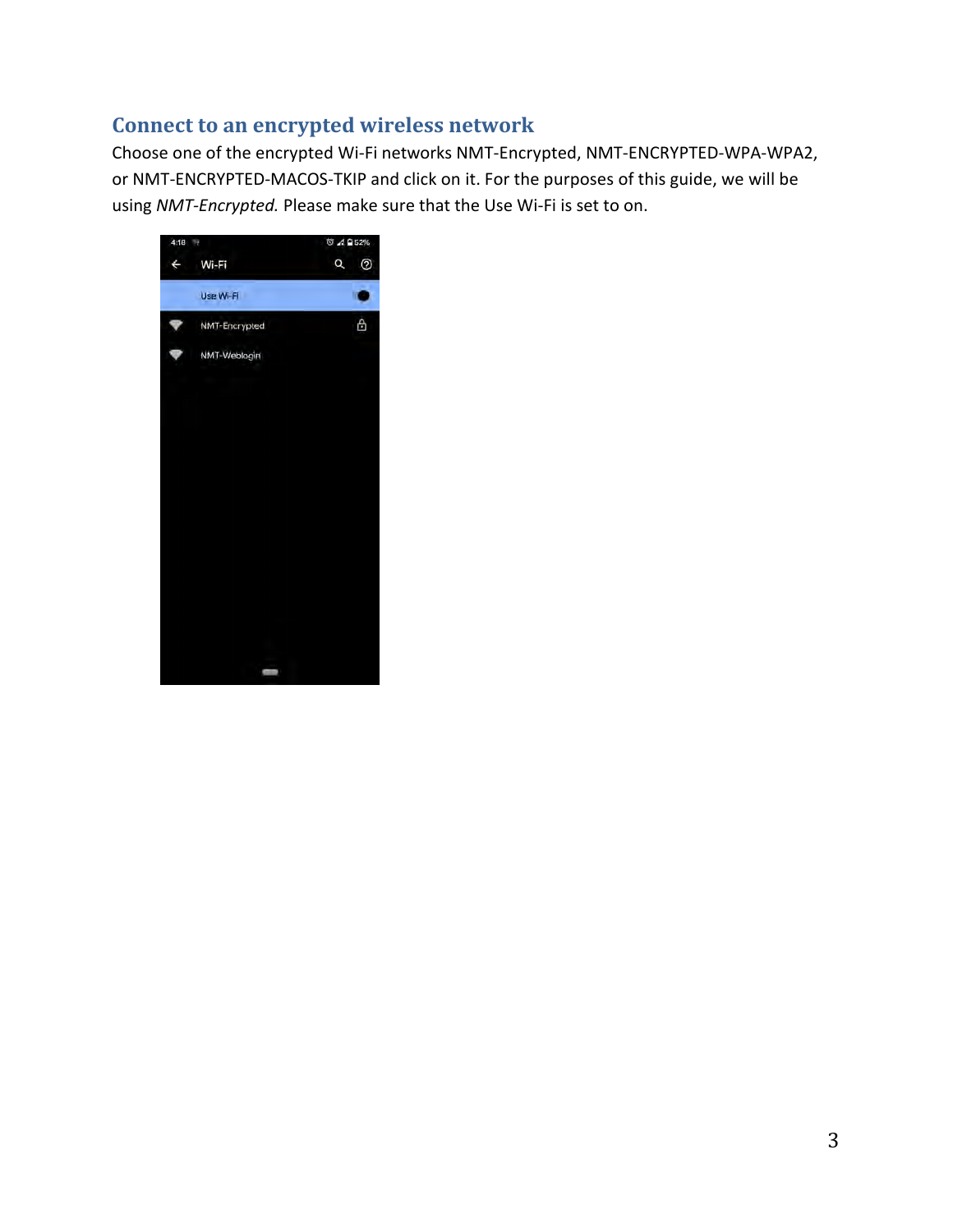Select the NMT-Encrypted entry. For the Domain, enter nmt.edu. Next, enter your 900# for identity and your Banweb password for password.

| 9:357                            | で 4 日24%                         | 9:29                             | ◎ 4 24%           | 9:357                            | ◎ 4 日 24%         |
|----------------------------------|----------------------------------|----------------------------------|-------------------|----------------------------------|-------------------|
| <b>NMT-Encrypted</b>             |                                  | <b>NMT-Encrypted</b>             |                   | <b>NMT-Encrypted</b>             |                   |
| EAP method                       |                                  | <b>EAP</b> method                |                   | EAP method                       |                   |
| PEAP                             | ٠                                | PEAP                             | ٠                 | PEAP                             | ٠                 |
| Phase 2 authentication           |                                  | Phase 2 authentication           |                   | Phase 2 authentication           |                   |
| MSCHAPV2                         | P.                               | MSCHAPV2                         | ×                 | MSCHAPV2                         | ٠                 |
| CA certificate                   |                                  | CA certificate                   |                   | CA certificate                   |                   |
| <b>Case Sylutery cent Widoba</b> | ×.                               | Use and thousand                 | ÷                 | Constitution of the China        | P.                |
| Online Certificate Status        |                                  | <b>Online Certificate Status</b> |                   | <b>Online Certificate Status</b> |                   |
| Do not validate                  | ł,                               | Do not validate                  | ı                 | Do not validate                  | ٠                 |
| Domain                           |                                  | Domain                           |                   | Domain                           |                   |
|                                  |                                  | nmt.edu                          |                   | nmt.edu                          |                   |
| Must specify a damain            |                                  | <b>Identity</b>                  |                   | Identity                         |                   |
| <b>Identity</b>                  |                                  |                                  |                   | 900                              |                   |
| Anonymous Identity               |                                  | Anonymous identity               |                   | Anonymous identity               |                   |
|                                  |                                  | Password                         |                   | Password                         |                   |
| Password                         |                                  |                                  |                   | ,,,,,,,,,,,,,,,                  |                   |
|                                  | Cancel.<br><b>College Street</b> |                                  | Cancel<br>Connect |                                  | Cancel<br>Connect |
|                                  |                                  |                                  |                   |                                  |                   |
|                                  |                                  | ٠                                |                   |                                  |                   |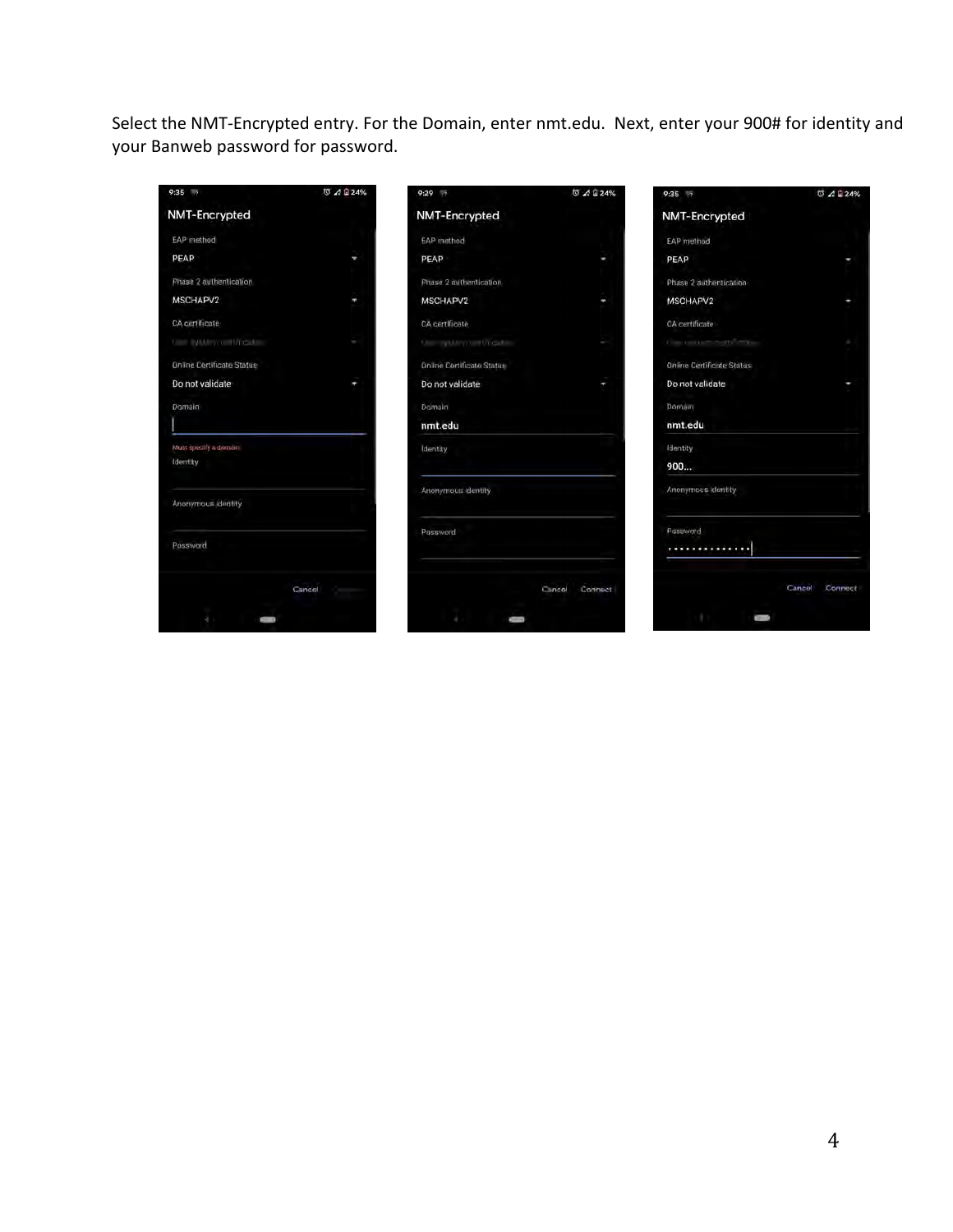Assuming your credentials are correct, you'll see something similar to the following



You can then exit the settings and start using the Internet on the Android device.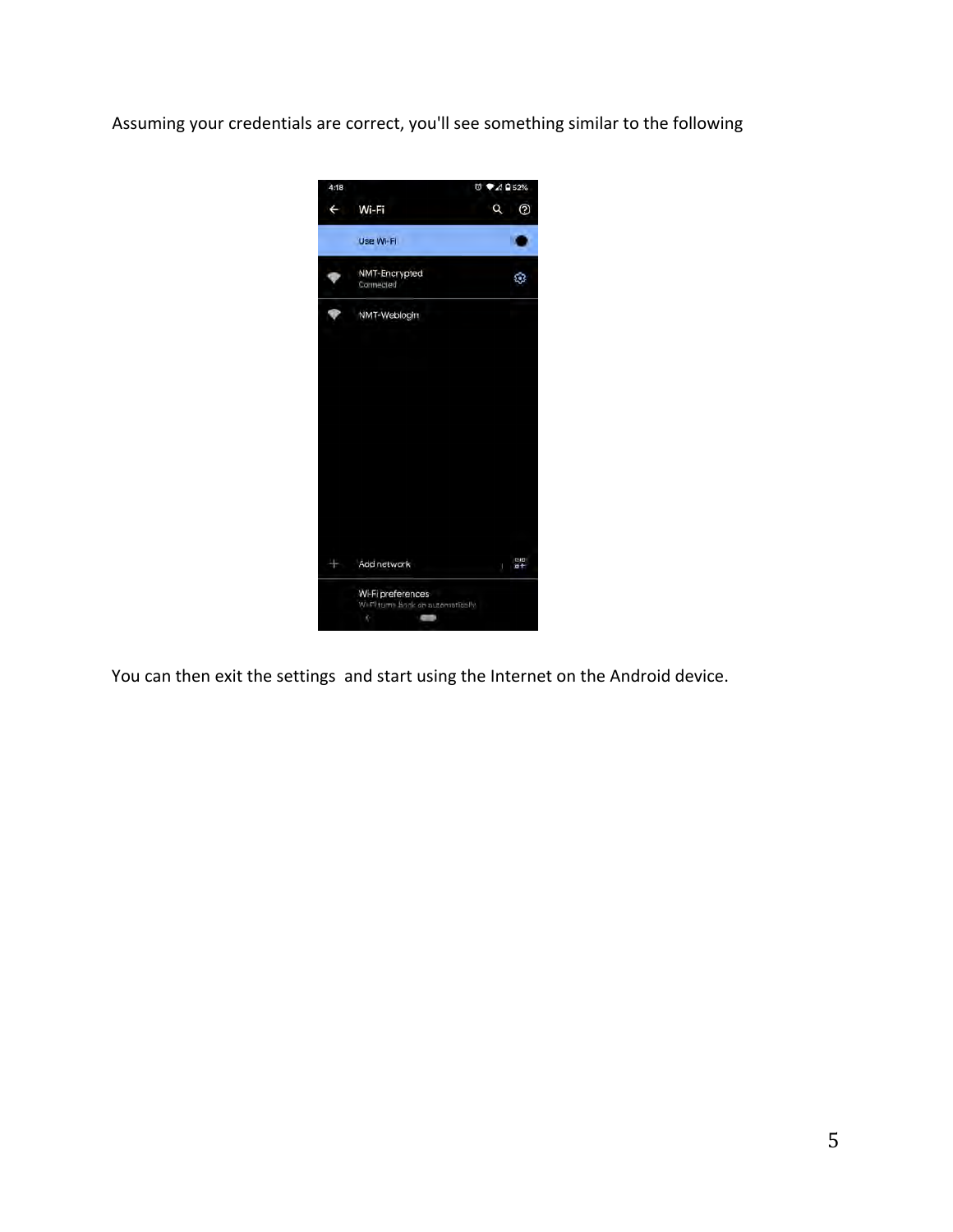#### **Connect to an unencrypted wireless network**

Choose one of the unencrypted Wi-Fi networks--NMT-UNENCRYPTED-WEB-LOGIN or NMT-Weblogin --and click on it. For the purposes of this guide, we will be using *NMT-Weblogin*.



When you select the NMT-Weblogin, you will get a drop down showing that you've connected the NMT-Weblogin.

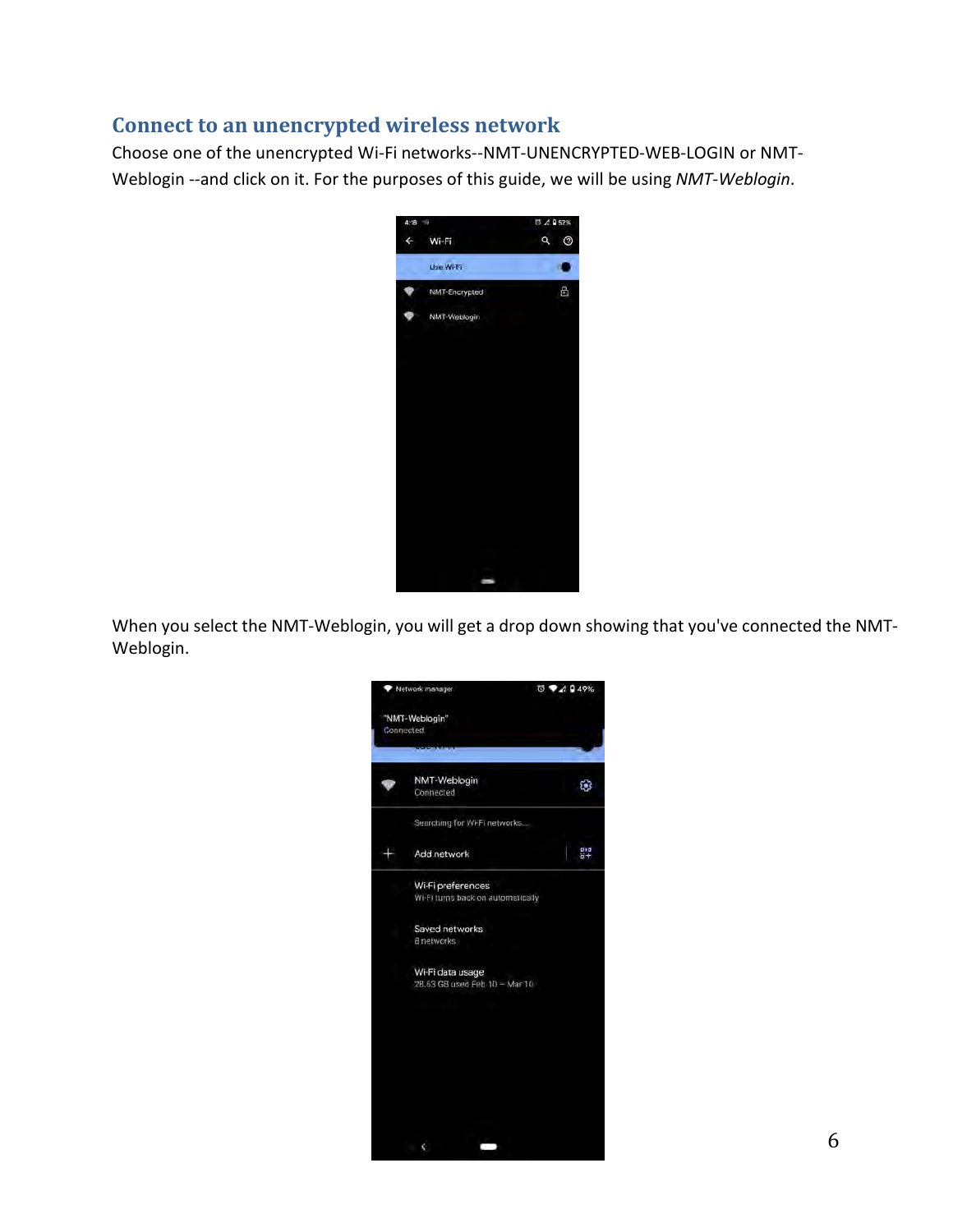Next, a new screen will present itself. Here, you'll be able to enter your 900# as your username and your Banweb password for the password. You'll also need to accept the terms and conditions. Then click Sign in.